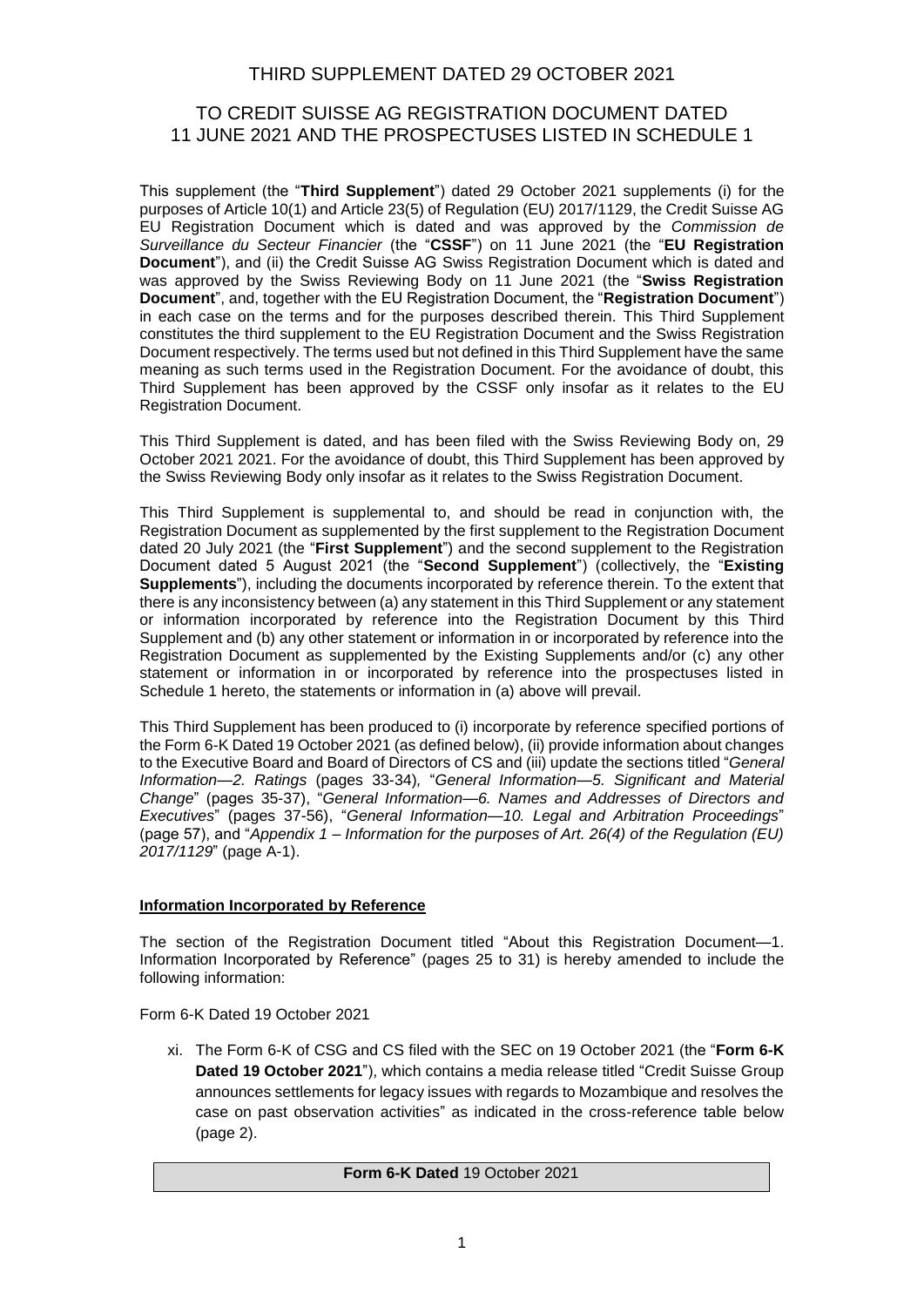| Form 6-K | Entire document excluding the<br>sentence "Further information<br>about Credit Suisse can be found<br>at www.credit-suisse.com." | 1 to 7 |
|----------|----------------------------------------------------------------------------------------------------------------------------------|--------|
|----------|----------------------------------------------------------------------------------------------------------------------------------|--------|

The information identified in the above table is incorporated by reference into, and forms part of, the Registration Document (and any information not listed in the above table but included in the Form 6-K Dated 19 October 2021 is not incorporated by reference into the Registration Document and either (a) is covered elsewhere in the Registration Document as supplemented by the Existing Supplements and this Third Supplement, or (b) is not relevant for investors).

Only the portions of the Form 6-K Dated 19 October 2021 specified in the above table have been incorporated by reference into the Registration Document, and not, for the avoidance of doubt, any other parts of such document or the websites referred to in this Third Supplement.

The section of the Registration Document titled "About this Registration Document—3. Availability of Documents" (pages 31 to 32) is hereby amended to include the following information:

A copy of the Form 6-K Dated 19 October 2021 can be obtained, free of charge, on the website of CS [\(https://www.credit-suisse.com/\)](https://www.credit-suisse.com/) at:

- [https://www.credit-suisse.com/media/assets/about-us/docs/investor-relations/financial](https://www.credit-suisse.com/media/assets/about-us/docs/investor-relations/financial-regulatory-disclosures/regulatory-disclosures/company-registration-documents/form-6-k-dated-19-october-2021.pdf)[regulatory-disclosures/regulatory-disclosures/company-registration-documents/form-6-k](https://www.credit-suisse.com/media/assets/about-us/docs/investor-relations/financial-regulatory-disclosures/regulatory-disclosures/company-registration-documents/form-6-k-dated-19-october-2021.pdf)[dated-19-october-2021.pdf](https://www.credit-suisse.com/media/assets/about-us/docs/investor-relations/financial-regulatory-disclosures/regulatory-disclosures/company-registration-documents/form-6-k-dated-19-october-2021.pdf) (the Form 6-K Dated 19 October 2021).

## **Amendments to the section titled "6. Names and Addresses of Directors and Executives" in the Registration Document**

The section titled "*General Information—6. Names and Addresses of Directors and Executives*" beginning on page 37 of the Registration Document is hereby amended to include the following information:

# **Changes to Executive Board**

On 9 September 2021, CSG and CS announced the appointment of Christine Graeff as Global Head of Human Resources and member of the Executive Boards of CSG and CS with effect by 1 February 2022. Antoinette Poschung, the current Global Head of Human Resources, will step down from the Executive Boards of CSG and CS and will retire by the end of January 2022.

Also on 9 September 2021, CSG and CS announced the appointment of Rafael Lopez Lorenzo as Chief Compliance Officer and member of the Executive Boards of CSG and CS effective 1 October 2021. He took over from Thomas Grotzer who had led the function on an ad interim basis since April 2021.

| <b>Name</b>               | Title                                      |
|---------------------------|--------------------------------------------|
| <b>Thomas Gottstein</b>   | <b>Chief Executive Officer</b>             |
| Ulrich Körner             | <b>CEO Asset Management</b>                |
| <b>Christian Meissner</b> | <b>CEO Investment Bank</b>                 |
| Helman Sitohang           | <b>CEO Asia Pacific</b>                    |
| Philipp Wehle             | <b>CEO International Wealth Management</b> |
| Romeo Cerutti             | <b>General Counsel</b>                     |
| Lydie Hudson              | CEO Sustainability, Research & Investment  |
|                           | Solutions                                  |
| Rafael Lopez Lorenzo      | <b>Chief Compliance Officer</b>            |
| David Mathers             | <b>Chief Financial Officer</b>             |
| Joachim Oechslin          | Chief Risk Officer (ad interim)            |
| Antoinette Poschung       | <b>Global Head of Human Resources</b>      |

Effective 1 October 2021, the composition of the Executive Board of CS\* is as follows: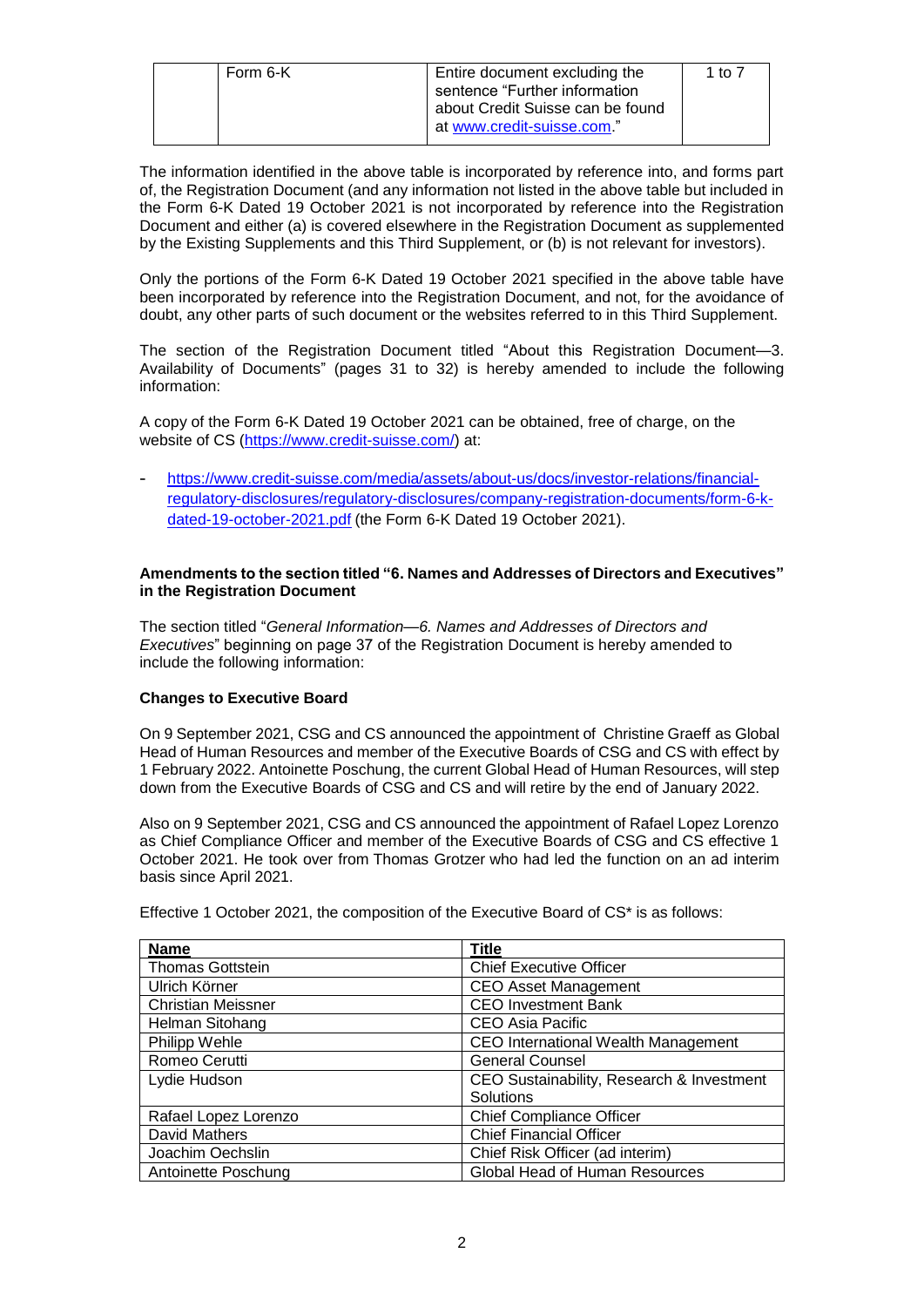|--|

\*André Helfenstein, CEO Swiss Universal Bank, is a member of the Executive Board of CSG but not CS. The Executive Board of CS is otherwise identical to that of CSG.

There are no conflicts of interest between the private interests or other duties of the members of the Executive Board listed above and their respective duties to CS.

Professional background of Rafael Lopez Lorenzo:

| Rafael  | <b>Credit Suisse AG</b> | <b>Professional history</b>                           |
|---------|-------------------------|-------------------------------------------------------|
| Lopez   | Paradeplatz 8           | 2015–present: Credit Suisse                           |
| Lorenzo | CH-8001 Zurich          | Chief Compliance Officer (2021–present)               |
|         | Switzerland             | Chief Audit Executive / Global Head of Group Internal |
|         |                         | Audit (2017-2021)                                     |
|         |                         | Chief Auditor of Technology, Operations, Data and     |
|         |                         | Change (2015-2016)                                    |

2003–2015

J.P. Morgan Chase & Co. Global Head of Corporate & Investment Bank, Risk, Chief Investment Office & Treasury Technology Audit (2012– 2015) Global Head of Investment Bank Technology and Operations Audit (2010–2012) Regional Head of Latin America Audit (2007–2010) Investment Banking Technology Audit (2003–2007)

2000–2003

PricewaterhouseCoopers (PwC) Senior Associate – Management and Risk Consulting

**Education**

2000 Master's degree in European Business, ESCP Business School Madrid and Oxford

1998

Bachelor of Science in Economic Science and Business Administration, Universidad de Huelva, Spain

#### **Other activities and functions**

Mr. Lopez Lorenzo currently does not hold directorships in other organizations.

#### **Changes to Board of Directors**

On 8 August 2021, CSG and CS announced the Board of Directors of CSG was calling an Extraordinary General Meeting ("**EGM**") and proposing Axel Lehmann and Juan Colombas for election as new non-executive members of the Board of Directors of CSG at such EGM to be held on 1 October 2021. Following the EGM, on 1 October 2021, Mr. Lehmann and Mr. Columbas joined the Board of Directors of CSG and the Board of Directors of CS.

Effective 1 October 2021, the composition of the Board of Directors of CS\* is as follows: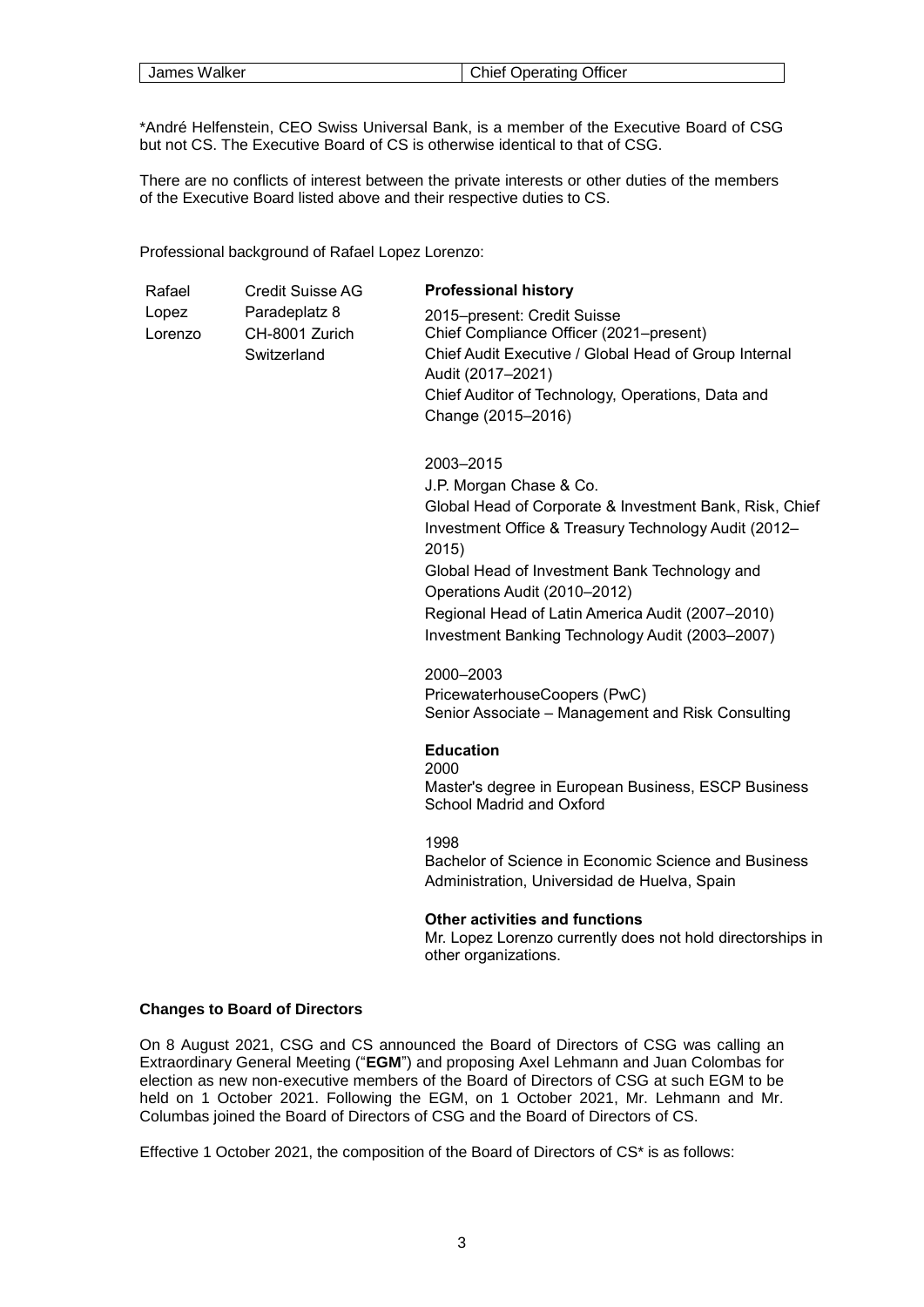| <b>Name</b>                 | <b>Function</b>                                                                  |  |  |
|-----------------------------|----------------------------------------------------------------------------------|--|--|
| António Horta-Osório        | Chairman                                                                         |  |  |
| Iris Bohnet                 |                                                                                  |  |  |
| Clare Brady                 |                                                                                  |  |  |
| Juan Colombas               |                                                                                  |  |  |
| <b>Christian Gellerstad</b> | Chair Conduct and Financial Crime Control<br>Committee                           |  |  |
| Michael Klein               |                                                                                  |  |  |
| Axel Lehmann**              |                                                                                  |  |  |
| Shan Li                     |                                                                                  |  |  |
| Seraina Macia               |                                                                                  |  |  |
| <b>Blythe Masters</b>       |                                                                                  |  |  |
| <b>Richard Meddings</b>     | Chair<br><b>Risk</b><br>Chair<br>Audit<br>Committee,<br>Committee (ad interim)** |  |  |
| Kai S. Nargolwala           | <b>Chair Compensation Committee</b>                                              |  |  |
| Ana Paula Pessoa            |                                                                                  |  |  |
| Severin Schwan              | Vice-Chair and Lead Independent Director                                         |  |  |

\*The composition of the Board of Directors of CS is the same as the composition of the Board of Directors of CSG.

\*\*Axel Lehmann will become Chair of the Risk Committee from 1 November 2021.

There are no conflicts of interest between the private interests or other duties of the members of the Board of Directors listed above and their respective duties to CS.

Professional background of Axel Lehmann is as follows:

| Axel   | Credit Suisse AG | <b>Professional history</b>                                                                                         |
|--------|------------------|---------------------------------------------------------------------------------------------------------------------|
| Lehman | Paradeplatz 8    | 2021-present                                                                                                        |
|        | CH-8001 Zurich   | <b>Credit Suisse</b>                                                                                                |
|        | Switzerland      | Chairman of the Risk Committee (as of 1 November, 2021)                                                             |
|        |                  | Member of the Risk Committee (2021–present)                                                                         |
|        |                  | Member of the Audit Committee (2021–present)                                                                        |
|        |                  | Member of the Conduct and Financial Crime Control                                                                   |
|        |                  | Committee (2021–present)                                                                                            |
|        |                  | Member of the Governance and Nominations Committee (as                                                              |
|        |                  | of 1 November 2021)                                                                                                 |
|        |                  | 2009-2021                                                                                                           |
|        |                  | <b>UBS</b>                                                                                                          |
|        |                  | Member of the Group Executive Board of UBS Group AG<br>$(2016 - 2021)$                                              |
|        |                  | President Personal & Corporate Banking and President UBS<br>Switzerland (2018-2021)                                 |
|        |                  | Group Chief Operating Officer (2016-2017)                                                                           |
|        |                  | Member of the Board of Directors of UBS AG (2009-2015)                                                              |
|        |                  | and UBS Group AG (2014–2015), Member of the Risk                                                                    |
|        |                  | Committee (2009-2015) and the Governance and                                                                        |
|        |                  | Nominating Committee (2011-2013)                                                                                    |
|        |                  | 1996-2015                                                                                                           |
|        |                  | Zurich Insurance Group Ltd.                                                                                         |
|        |                  | Member of the Group Executive Committee (2002-2015)                                                                 |
|        |                  | Group Chief Risk Officer (2009–2015), with additional<br>responsibility for Group IT (2008-2010), Regional Chairman |
|        |                  | Europe (2011-2015) and Regional Chairman Europe,                                                                    |
|        |                  | Middle East and Africa (2015-2015), Chairman of the Board                                                           |
|        |                  |                                                                                                                     |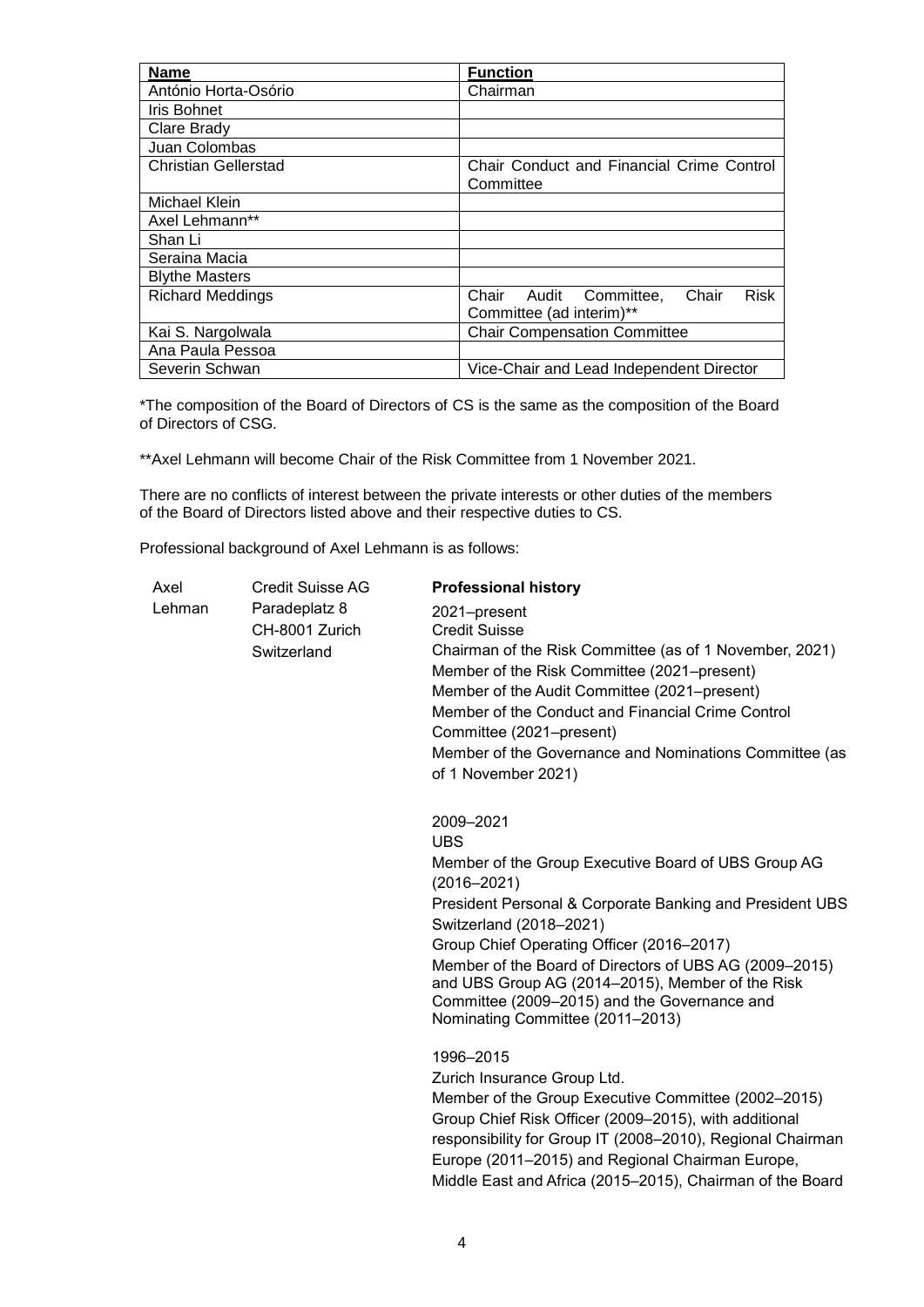of Farmers Group Inc., CA (2011–2015) CEO, North America (2004–2007) CEO, Continental Europe (2002–2004) and Europe General Insurance (2004–2004) CEO, Northern Europe (2001–2002) and Zurich Group Germany (2002–2003) Member of the Group Management Board (2000–2002) Head of Group Business Development (2000–2001) Member of the Executive Committee Zurich Switzerland (1996–2000), various senior roles

1995–1995 Swiss Life Head of Strategic Planning and Controlling

1985–1995 Institute of Insurance Economics at the University of St. Gallen (I.VW) Vice President, Head of Consulting and Management Development (1990–1995) Project Manager and Research Associate (1985–1989)

## **Education**

2000 Advanced Management Program, Wharton School, University of Pennsylvania 1996 Post-doctorate degree in Business Administration (Habilitation), University of St. Gallen 1989 PhD in Economics and Business Administration, University of St. Gallen 1984 Master's degree in Economics and Business Administration, University of St. Gallen

# **Other activities and functions**

University of St. Gallen (HSG), Adjunct Professor and Advisory Board Member Institute of Insurance Economics at the University of St. Gallen (I.VW), Chairman Swiss-American Chamber of Commerce, Member

Professional background of Juan Colombas is as follows:

| Juan     | Credit Suisse AG                               | <b>Professional history</b>                                                                                                                                                       |
|----------|------------------------------------------------|-----------------------------------------------------------------------------------------------------------------------------------------------------------------------------------|
| Colombas | Paradeplatz 8<br>CH-8001 Zurich<br>Switzerland | 2021-present: Credit Suisse<br>Member of the Audit Committee (2021–present)<br>Member of the Compensation Committee (2021–present)<br>Member of the Risk Committee (2021–present) |
|          |                                                | 2020-present: ING Group                                                                                                                                                           |

Member of the Supervisory Board (2020–present) Member of the Audit Committee (2020–present) Member of the Risk Committee (2020–present)

2011–2020: Lloyds Banking Group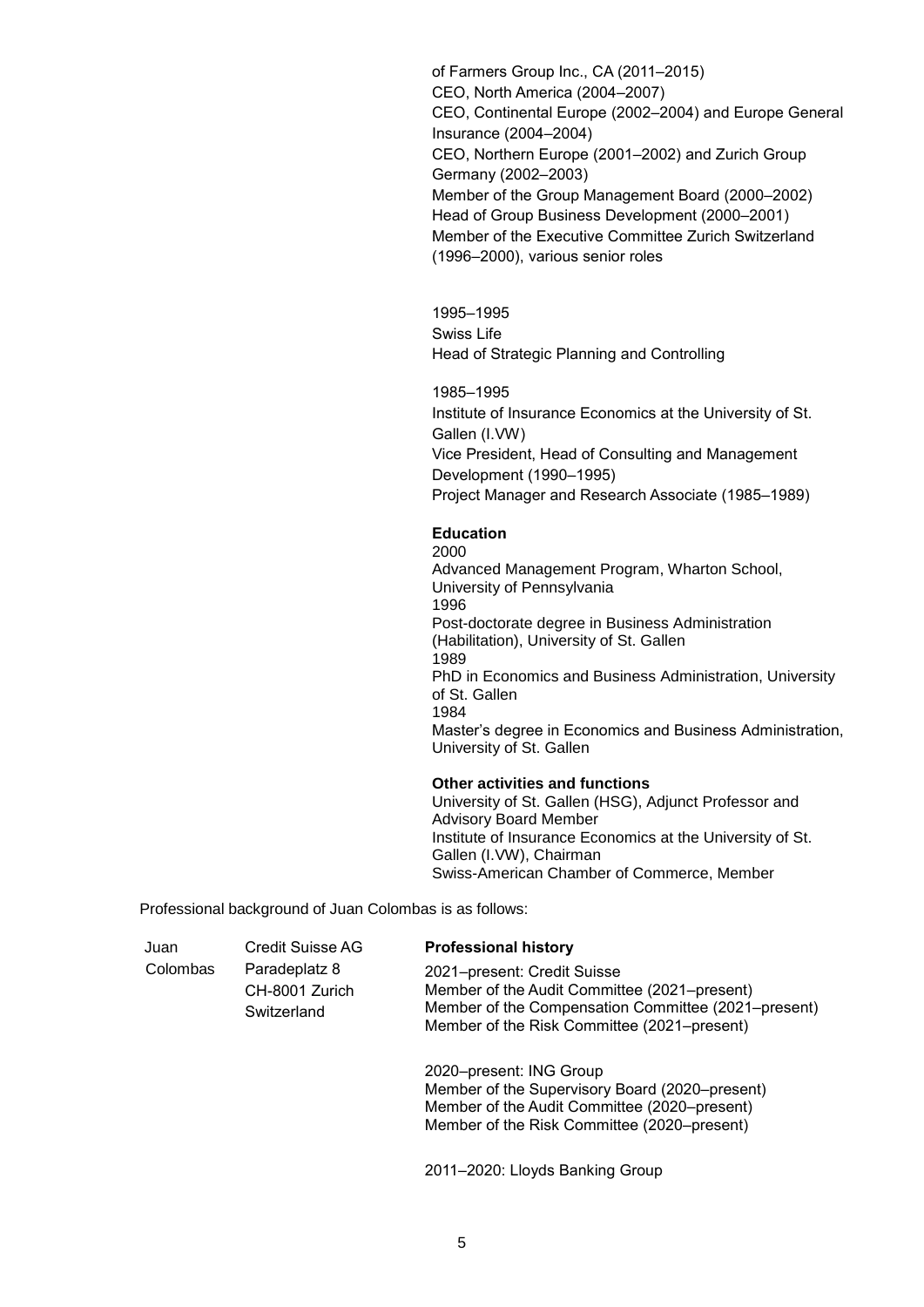Chief Operating Officer and Executive Director (2017– 2020) Chief Risk Officer and Executive Director (2013–2017) Chief Risk Officer (2011–2013)

1986–2011: Grupo Santander Chief Risk Officer and Executive Director, Santander UK/Abbey (2009–2011) Chief Risk Officer, Santander UK/Abbey (2006–2009) Chief Risk Officer, Banco Santander Totta Portugal (2003– 2006) Various Risk, Control and Management Roles at Santander Group (1986–2003)

**Education**

1988 Master in Business Administration (MBA), IE Business School Madrid 1986 Financial Management Degree, ICADE Business School Madrid 1985 Bachelor of Science in Industrial Chemical Engineering, Polytechnic University of Madrid

# **Other activities and functions**

Mr. Colombas currently does not hold directorships in other organizations

## **Amendments to the section titled "2. Ratings" in the Registration Document**

The section titled "*General Information—2. Ratings*" beginning on page 33 of the Registration Document is hereby amended and restated as follows:

The credit ratings of CS referred to in this Registration Document have been issued by S&P Global Ratings Europe Limited ("**S&P**"), Fitch Ratings Limited ("**Fitch**") and Moody's Investors Service Ltd. ("**Moody's**").

CS has an issuer credit rating of "A+" from S&P, a long-term issuer default rating of "A" from Fitch and an issuer credit rating of "A1" from Moody's.

*Explanation of ratings as of the date of this Registration Document:*

"A+" by S&P: An obligor rated "A" has strong capacity to meet its financial commitments but is somewhat more susceptible to the adverse effects of changes in circumstances and economic conditions than obligors in higher-rated categories; the modifier "+" is appended to the rating to denote the relative standing within the rating category.

"A" by Fitch: An "A" rating denotes expectations of low default risk. The capacity for payment of financial commitments is considered strong. This capacity may, nevertheless, be more vulnerable to adverse business or economic conditions than is the case for higher ratings.

"A1" by Moody's: Obligations rated "A" by Moody's are judged to be upper-medium grade and are subject to low credit risk; the modifier "1" indicates that the obligation ranks in the higher end of its generic rating category.

S&P is established in the EEA and registered under Regulation (EC) No. 1060/2009 (as amended) (the CRA Regulation). Fitch and Moody's are established in the United Kingdom (UK) and registered in accordance with Regulation (EC) No. 1060/2009 as it forms part of UK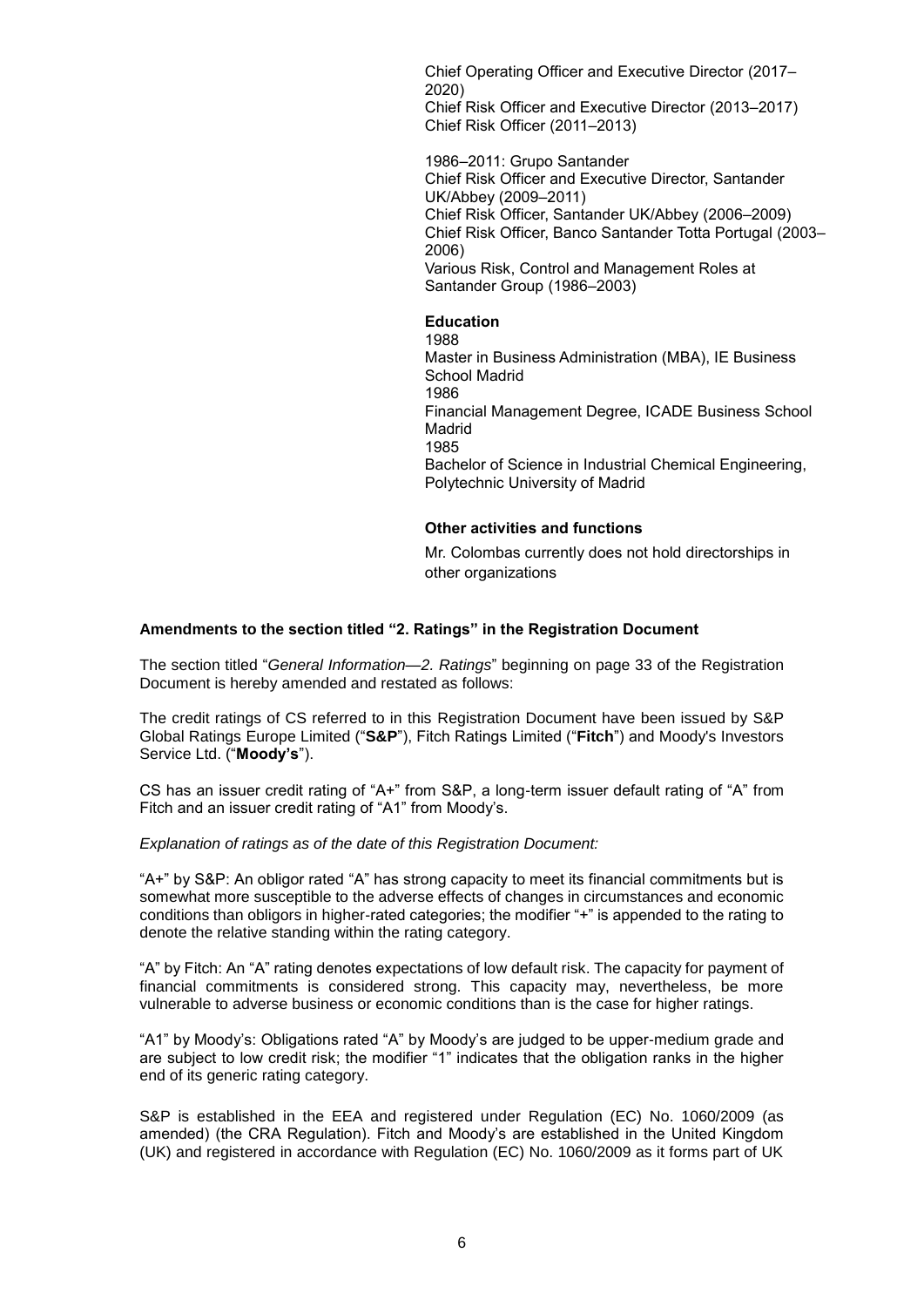domestic law by virtue of the European Union (Withdrawal) Act 2018 (EUWA) (the UK CRA Regulation).

In general, European regulated investors are restricted under the CRA Regulation from using credit ratings for regulatory purposes in the EEA, unless such ratings are issued by a credit rating agency established in the EEA and registered under the CRA Regulation (and such registration has not been withdrawn or suspended), subject to transitional provisions that apply in certain circumstances. Such general restriction will also apply in the case of credit ratings issued by third country non-EEA credit rating agencies, unless the relevant credit ratings are endorsed by an EEA-registered credit rating agency or the relevant third country rating agency is certified in accordance with the CRA Regulation (and such endorsement action or certification, as the case may be, has not been withdrawn or suspended, subject to transitional provisions that apply in certain circumstances). The list of registered and certified rating agencies published by ESMA on its website in accordance with the CRA Regulation is not conclusive evidence of the status of the relevant rating agency included in such list, as there may be delays between certain supervisory measures being taken against a relevant rating agency and the publication of the updated ESMA list.

Investors regulated in the UK are subject to similar restrictions under the UK CRA Regulation. As such, UK regulated investors are required to use for UK regulatory purposes ratings issued by a credit rating agency established in the UK and registered under the UK CRA Regulation. In the case of ratings issued by third country non-UK credit rating agencies, third country credit ratings can either be: (a) endorsed by a UK registered credit rating agency; or (b) issued by a third country credit rating agency that is certified in accordance with the UK CRA Regulation. Note this is subject, in each case, to (a) the relevant UK registration, certification or endorsement, as the case may be, not having been withdrawn or suspended, and (b) transitional provisions that apply in certain circumstances. In the case of third country ratings, for a certain limited period of time, transitional relief accommodates continued use for regulatory purposes in the UK, of existing pre- 2021 ratings, provided the relevant conditions are satisfied.

If the status of the rating agency providing the rating changes for the purposes of the CRA Regulation or the UK CRA Regulation, relevant regulated investors may no longer be able to use the rating for regulatory purposes in the EEA or the UK, as applicable. The ratings issued by Fitch are endorsed by Fitch Ratings Ireland Limited (Fitch Ireland). The ratings issued by Moody's Investors Service Ltd. are endorsed by Moody's Deutschland GmbH (Moody's Deutschland). Fitch Ireland and Moody's Deutschland are established in the EEA and registered under the CRA Regulation. As such, each of S&P, Moody's Deutschland and Fitch Ireland is included in the list of credit rating agencies published by the European Securities and Markets Authority (ESMA) on its website (at www.esma.europa.eu/page/List-registered-andcertified-CRAs) in accordance with the CRA Regulation.

The ratings issued by S&P are endorsed by S&P Global Ratings UK Limited (S&P UK). S&P UK is established in the UK and is registered in accordance with the UK CRA Regulation. As such, the ratings issued by S&P may be used for regulatory purposes in the UK in accordance with the UK CRA Regulation.

## **Amendments to the section titled "5. Significant and Material Change" in the Registration Document**

The three paragraphs of the section headed "*General Information—5. Significant and Material Change—EU Registration Document*" beginning on page 35 of the Registration Document (as supplemented) are hereby amended and restated as follows:

Apart from (1) the uncertainty relating to the impact of the ongoing global COVID-19 pandemic disclosed in (i) the Registration Document (as supplemented), including in "*Risk Factors—2. Market and Credit Risks—2.1 The ongoing global COVID-19 pandemic has adversely affected, and may continue to adversely affect, our business, operations and financial performance*", (ii) the sections of the Form 20-F Dated 18 March 2021 headed "*II—Operating and financial review—Operating environment*" on pages 60 to 62 (pages 78 to 80 of the PDF file), *"II— Operating and financial review—Credit Suisse—COVID-19 pandemic and related regulatory measures*" on pages 68 to 69 (pages 86 to 87 of the PDF file) and "*III—Treasury, Risk, Balance sheet and Off-balance sheet—Risk management—Key risk developments*" on pages 139 to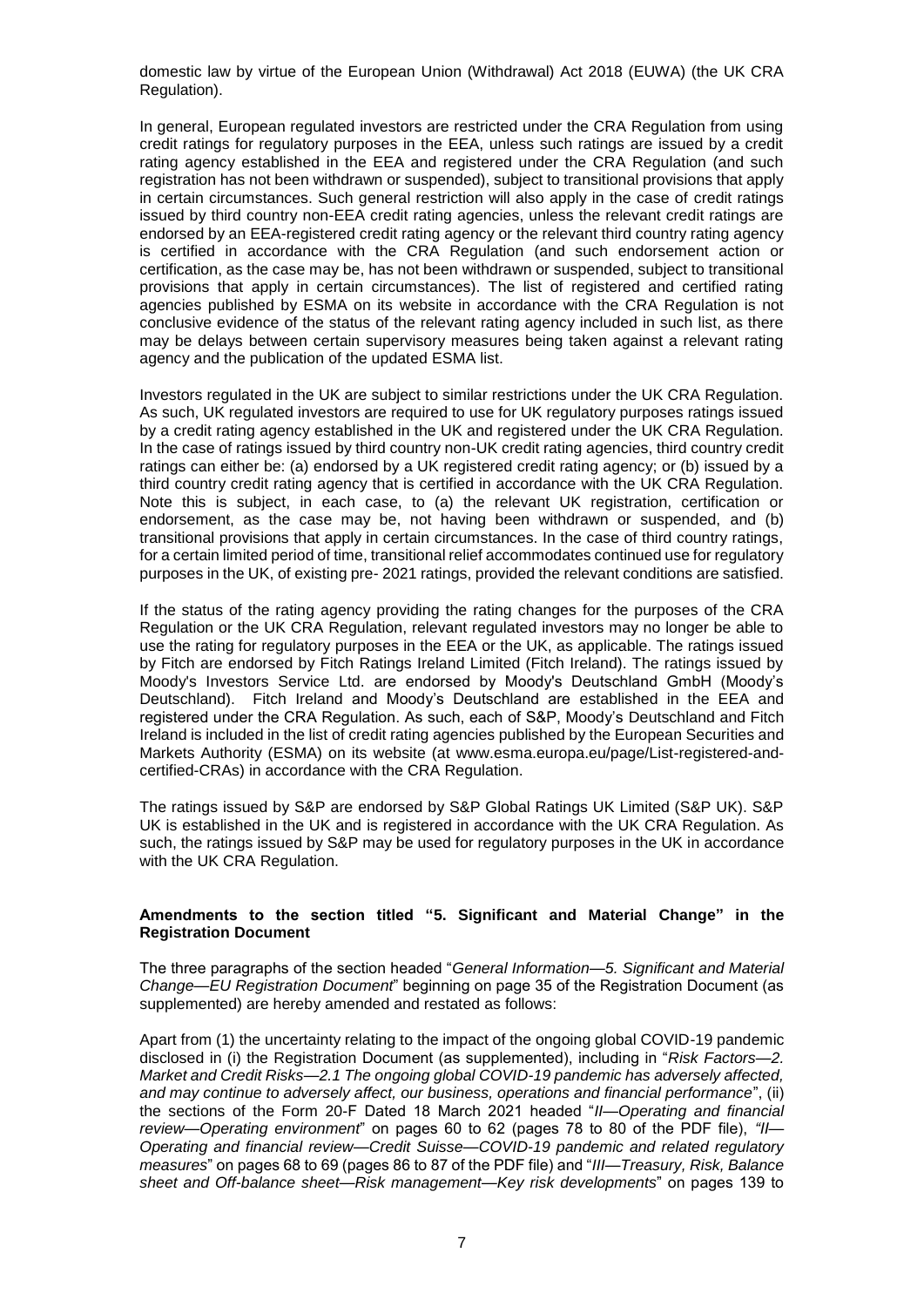141 (pages 157 to 159 of the PDF file), and (iii) the sections of the Form 6-K Dated 29 July 2021 headed "*I—Credit Suisse results—Operating environment*" on pages 4 to 5 (pages 20 to 21 of the PDF file), "*I—Credit Suisse results—Credit Suisse—Other information—COVID-19 pandemic*" on page 16 (page 32 of the PDF file), and "*II—Treasury, risk, balance sheet and off-balance sheet—Risk Management—Key risk developments—COVID-19 pandemic*" on page 63 (page 79 of the PDF file), (2) the consequences of the matters disclosed in (i) the Registration Document (as supplemented), in "*Risk Factors—2. Market and credit risks—2.12 Significant negative consequences of the supply chain finance funds and U.S.-based hedge fund matters*", and (ii) the sections of the Form 6-K Dated 29 July 2021 headed "*I—Credit Suisse results—Credit Suisse—Other information—Archegos Capital Management*" on page 14 (page 30 of the PDF file), "*I—Credit Suisse results—Credit Suisse—Other information— Supply chain finance funds matter*" on pages 14 to 15 (pages 30 to 31 of the PDF file) and "*I— Credit Suisse results—Credit Suisse—Other information—Significant negative consequences of the supply chain finance funds and Archegos matters"* on page 15 (page 31 of the PDF file), "*II—Treasury, risk, balance sheet and off-balance sheet—Risk Management—Key risk developments—Archegos and supply chain finance funds matters*" on page 62 (page 78 of the PDF file) and "*III—Condensed consolidated financial statements – unaudited—Notes to the condensed consolidated financial statements – unaudited—Note 3 Business developments and subsequent events—Business developments—Archegos Capital Management*" on page 88 (page 104 of the PDF file) and "*III—Condensed consolidated financial statements – unaudited—Notes to the condensed consolidated financial statements – unaudited—Note 3 Business developments and subsequent events—Business developments—Supply chain finance funds matter*" on pages 88 to 89 (pages 104 to 105 of the PDF file), and (3) the matters described in the Form 6-K Dated 19 October 2021, there has been no significant change in the financial performance of CS and its consolidated subsidiaries since 30 June 2021.

Apart from (1) the uncertainty relating to the impact of the ongoing global COVID-19 pandemic disclosed in (i) the Registration Document (as supplemented), including in "*Risk Factors—2. Market and Credit Risks—2.1 The ongoing global COVID-19 pandemic has adversely affected, and may continue to adversely affect, our business, operations and financial performance*", (ii) the sections of the Form 20-F Dated 18 March 2021 headed "*II—Operating and financial review—Operating environment*" on pages 60 to 62 (pages 78 to 80 of the PDF file), *"II— Operating and financial review—Credit Suisse—COVID-19 pandemic and related regulatory measures*" on pages 68 to 69 (pages 86 to 87 of the PDF file) and "*III—Treasury, Risk, Balance sheet and Off-balance sheet—Risk management—Key risk developments*" on pages 139 to 141 (pages 157 to 159 of the PDF file), and (iii) the sections of the Form 6-K Dated 29 July 2021 headed "*I—Credit Suisse results—Operating environment*" on pages 4 to 5 (pages 20 to 21 of the PDF file), "*I—Credit Suisse results—Credit Suisse—Other information—COVID-19 pandemic*" on page 16 (page 32 of the PDF file), and "*II—Treasury, risk, balance sheet and off-balance sheet—Risk Management—Key risk developments—COVID-19 pandemic*" on page 63 (page 79 of the PDF file), (2) the consequences of the matters disclosed in (i) the Registration Document (as supplemented), in "*Risk Factors—2. Market and credit risks—2.12 Significant negative consequences of the supply chain finance funds and U.S.-based hedge fund matters*", and (ii) the sections of the Form 6-K Dated 29 July 2021 headed "*I—Credit Suisse results—Credit Suisse—Other information—Archegos Capital Management*" on page 14 (page 30 of the PDF file), "*I—Credit Suisse results—Credit Suisse—Other information— Supply chain finance funds matter*" on pages 14 to 15 (pages 30 to 31 of the PDF file) and "*I— Credit Suisse results—Credit Suisse—Other information—Significant negative consequences of the supply chain finance funds and Archegos matters"* on page 15 (page 31 of the PDF file), "*II—Treasury, risk, balance sheet and off-balance sheet—Risk Management—Key risk developments—Archegos and supply chain finance funds matters*" on page 62 (page 78 of the PDF file) and "*III—Condensed consolidated financial statements – unaudited—Notes to the condensed consolidated financial statements – unaudited—Note 3 Business developments and subsequent events—Business developments—Archegos Capital Management*" on page 88 (page 104 of the PDF file) and "*III—Condensed consolidated financial statements – unaudited—Notes to the condensed consolidated financial statements – unaudited—Note 3 Business developments and subsequent events—Business developments—Supply chain finance funds matter*"on pages 88 to 89 (pages 104 to 105 of the PDF file), and (3) the matters described in the Form 6-K Dated 19 October 2021, there has been no significant change in the financial position of CS and its consolidated subsidiaries since 30 June 2021.

Apart from (1) the uncertainty relating to the impact of the ongoing global COVID-19 pandemic disclosed in (i) the Registration Document (as supplemented), including in "*Risk Factors—2.*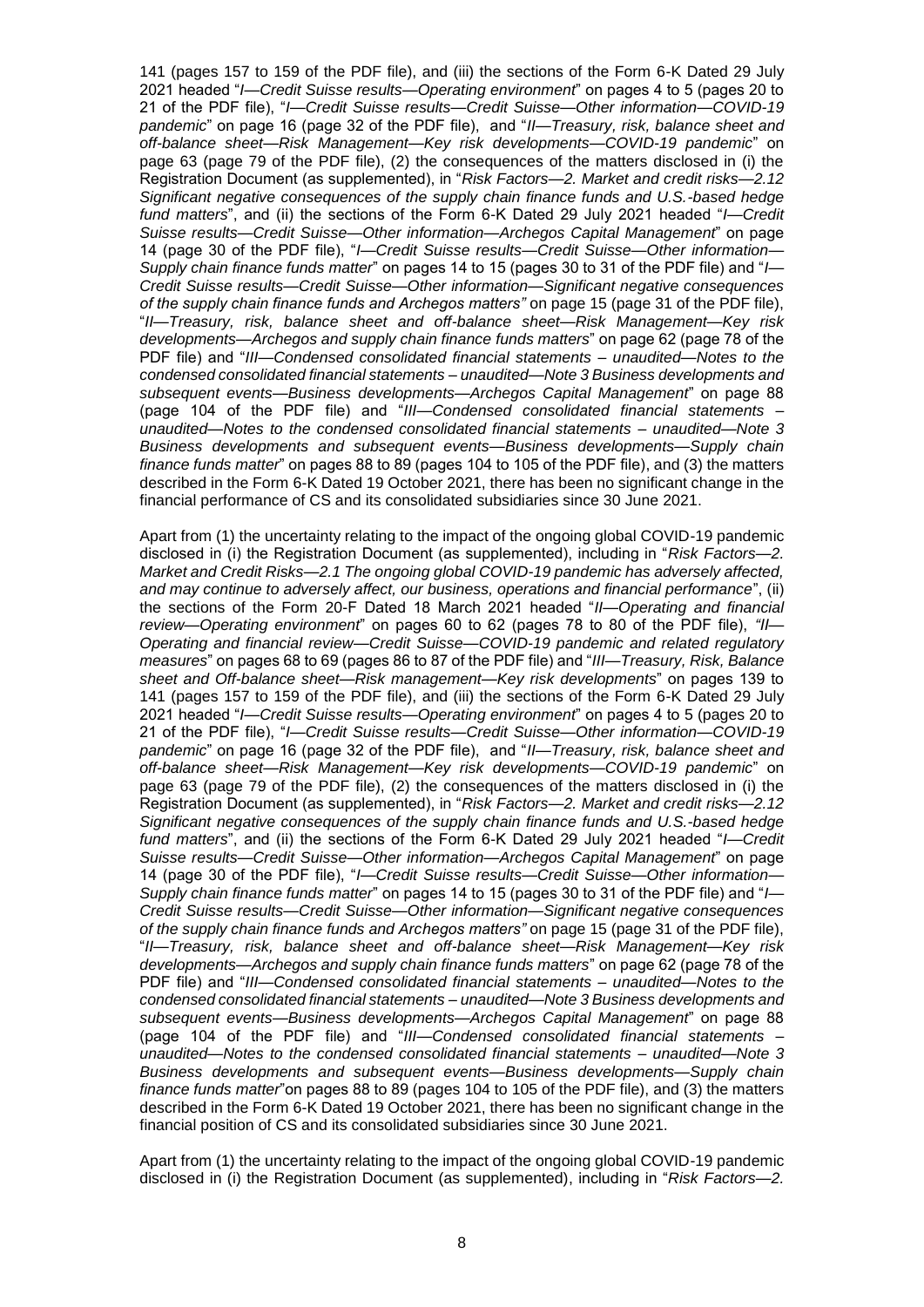*Market and Credit Risks—2.1 The ongoing global COVID-19 pandemic has adversely affected, and may continue to adversely affect, our business, operations and financial performance*", (ii) the sections of the Form 20-F Dated 18 March 2021 headed "*II—Operating and financial review—Operating environment*" on pages 60 to 62 (pages 78 to 80 of the PDF file), *"II— Operating and financial review—Credit Suisse—COVID-19 pandemic and related regulatory measures*" on pages 68 to 69 (pages 86 to 87 of the PDF file) and "*III—Treasury, Risk, Balance sheet and Off-balance sheet—Risk management—Key risk developments*" on pages 139 to 141 (pages 157 to 159 of the PDF file), and (iii) the sections of the Form 6-K Dated 29 July 2021 headed "*I—Credit Suisse results—Operating environment*" on pages 4 to 5 (pages 20 to 21 of the PDF file), "*I—Credit Suisse results—Credit Suisse—Other information—COVID-19 pandemic*" on page 16 (page 32 of the PDF file), and "*II—Treasury, risk, balance sheet and off-balance sheet—Risk Management—Key risk developments—COVID-19 pandemic*" on page 63 (page 79 of the PDF file), (2) the consequences of the matters disclosed in (i) the Registration Document, in "*Risk Factors—2. Market and credit risks—2.12 Significant negative consequences of the supply chain finance funds and U.S.-based hedge fund matters*", and (ii) the sections of the Form 6-K Dated 29 July 2021 headed "*I—Credit Suisse results—Credit Suisse—Other information—Archegos Capital Management*" on page 14 (page 30 of the PDF file), "*I—Credit Suisse results—Credit Suisse—Other information—Supply chain finance funds matter*" on pages 14 to 15 (pages 30 to 31 of the PDF file) and "*I—Credit Suisse results—Credit Suisse—Other information—Significant negative consequences of the supply chain finance funds and Archegos matters"* on page 15 (page 31 of the PDF file), "*II—Treasury, risk, balance sheet and off-balance sheet—Risk Management—Key risk developments—Archegos and supply chain finance funds matters*" on page 62 (page 78 of the PDF file) and "*III—Condensed consolidated financial statements – unaudited—Notes to the condensed consolidated financial statements – unaudited—Note 3 Business developments and subsequent events—Business developments—Archegos Capital Management*" on page 88 (page 104 of the PDF file) and "*III—Condensed consolidated financial statements – unaudited—Notes to the condensed consolidated financial statements – unaudited—Note 3 Business developments and subsequent events—Business developments—Supply chain finance funds matter*" on pages 88 to 89 (pages 104 to 105 of the PDF file), and (3) the matters described in the Form 6-K Dated 19 October 2021, there has been no material adverse change in the prospects of CS and its consolidated subsidiaries since 31 December 2020.

The paragraph in the section headed "*General Information—5. Significant and Material Change—Swiss Registration Document*" beginning on page 37 of the Registration Document is hereby amended and restated as follows:

Except as otherwise disclosed in the Registration Document (as supplemented) (including the documents incorporated therein by reference), no material changes have occurred in CS's assets and liabilities, financial position or profits and losses since 30 June 2021.

#### **Amendments to the section titled "10. Legal and Arbitration Proceedings" in the Registration Document**

The paragraph in the section headed "*General Information—10. Legal and Arbitration Proceedings—EU Registration Document*" on page 57 of the Registration Document is hereby amended and restated as follows:

Except as disclosed (i) under the heading "Litigation" (note 40 to the condensed consolidated financial statements of CSG on pages 400 to 411 (pages 422 to 433 of the PDF file) of the Form 20-F Dated 18 March 2021), (ii) under the heading "Litigation" on page 4 (page 11 of the PDF file) of the exhibit (Credit Suisse Earnings Release 1Q21) to the Form 6-K Dated 22 April 2021, (iii) under the heading "Litigation" (note 33 to the condensed consolidated financial statements of CSG, on pages 142 to 143 (pages 149 to 150 of the PDF file) of the Form 6-K Dated 6 May 2021), (iv) under the heading "Litigation" (note 33 to the condensed consolidated financial statements of CSG on pages 150 to 153 (pages 166 to 169 of the PDF file) of the Form 6-K Dated 29 July 2021) and (v) in the Form 6-K Dated 19 October 2021, there are no, and have not been during the period of 12 months ending on the date of this Third Supplement, governmental, legal or arbitration proceedings which may have, or have had in the recent past, significant effects on the Bank's financial position or profitability, and CS is not aware of any such proceedings being either pending or threatened.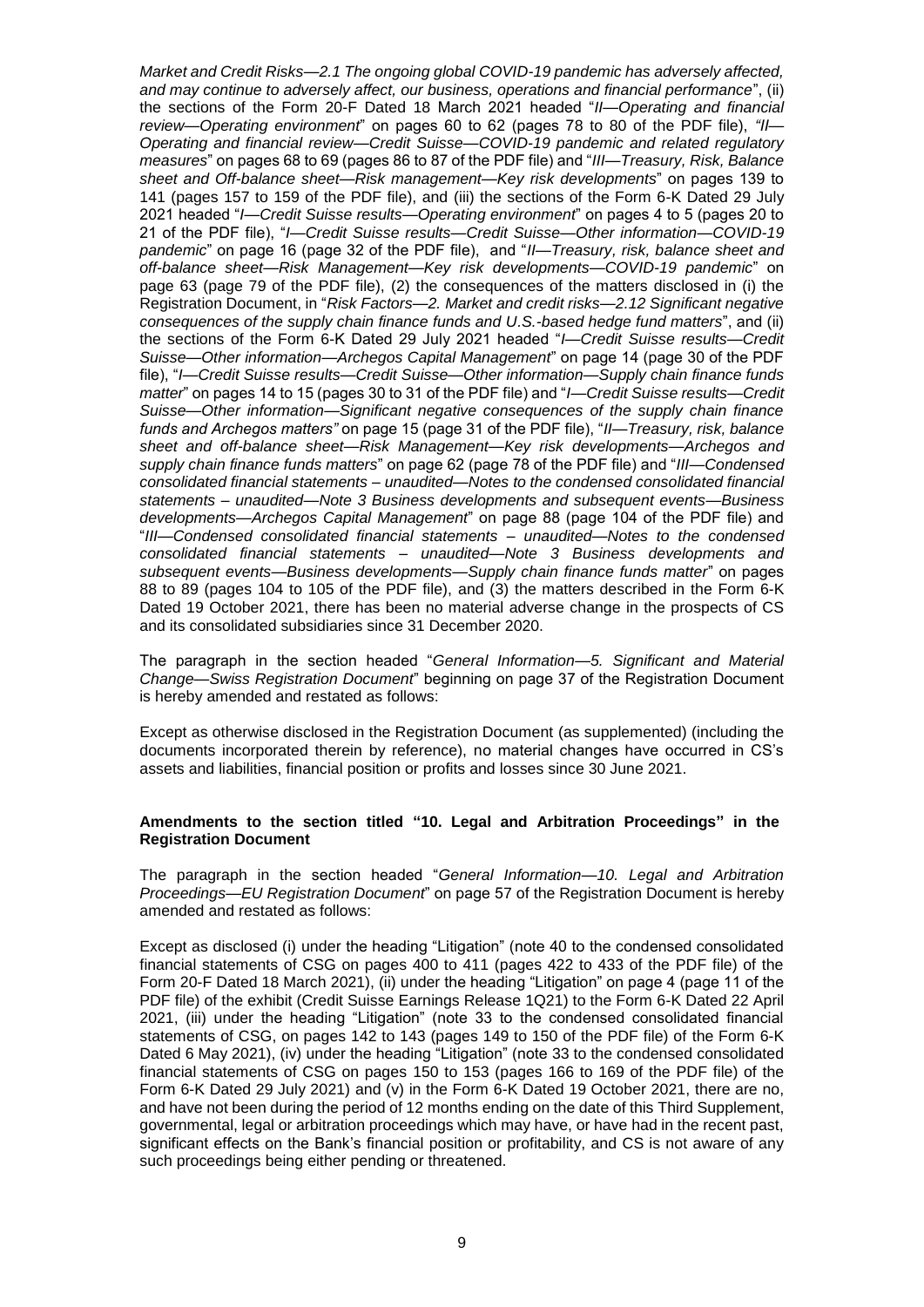The paragraph in the section headed "*10. Legal and Arbitration Proceedings—Swiss Registration Document*" on page 57 of the Registration Document is hereby amended and restated as follows:

Except as otherwise disclosed in the Registration Document (as supplemented) (including the documents incorporated therein by reference), there are no pending or threatened court, arbitral or administrative proceedings of which CS is aware that are of material importance to CS's assets and liabilities or profits and losses.

## **Appendix 1**

The information included in Appendix 1 hereto (i) amends and restates in its entirety the section headed "APPENDIX 1 – INFORMATION FOR THE PURPOSES OF ART. 26(4) OF THE REGULATION (EU) 2017/1129" in the EU Registration Document, and (ii) does not form part of the Swiss Registration Document and has neither been approved nor reviewed by the Swiss Reviewing Body.

## **General**

This Third Supplement and the documents incorporated by reference into the Registration Document by this Third Supplement have been filed with the CSSF and the Swiss Reviewing Body, and copies of the Registration Document, the Existing Supplements and this Third Supplement and the documents incorporated by reference into the Registration Document (as supplemented by the Existing Supplements and this Third Supplement) will be available, free of charge, (i) in electronic form on the website of the Luxembourg Stock Exchange at [www.bourse.lu,](http://www.bourse.lu/) and on CS's website at [https://www.credit-suisse.com/about-us/en/investor](https://www.credit-suisse.com/about-us/en/investor-relations/financial-regulatory-disclosures/regulatory-disclosures/company-registration-documents.html)[relations/financial-regulatory-disclosures/regulatory-disclosures/company-registration](https://www.credit-suisse.com/about-us/en/investor-relations/financial-regulatory-disclosures/regulatory-disclosures/company-registration-documents.html)[documents.html,](https://www.credit-suisse.com/about-us/en/investor-relations/financial-regulatory-disclosures/regulatory-disclosures/company-registration-documents.html) and (ii) in printed form during normal business hours from CS at its registered head office at Paradeplatz 8, 8001, Zurich, Switzerland.

Except for the copies of the documents incorporated by reference into the Registration Document as supplemented by the Existing Supplements and this Third Supplement that are available on the Luxembourg Stock Exchange website [\(www.bourse.lu\)](http://www.bourse.lu/) or CS's website, no information contained on the websites to which links have been provided is incorporated by reference in the Registration Document.

Save as disclosed in the Existing Supplements and this Third Supplement, no other significant new factor, material mistake or inaccuracy relating to information included in the Registration Document has arisen or been noted, as the case may be, since the publication of the Registration Document.

In accordance with Article 23(2a) of Regulation (EU) 2017/1129, investors (excluding investors in Switzerland) who have already agreed to purchase or subscribe for securities pursuant to the prospectuses listed in Schedule 1 hereto before this Third Supplement is published have the right, exercisable within three working days after the publication of this Third Supplement, to withdraw their acceptances, provided that the significant new factor, material mistake or material inaccuracy referred to in Article 23 paragraph 1 of Regulation (EU) 2017/1129 arose or was noted before the closing of the offer period or the delivery of the securities, whichever occurs first. In connection therewith, investors should contact (i) in the case of prospectuses listed in section 1, the Issuer at its head office at Paradeplatz 8, 8001 Zurich, Switzerland; and (ii) in the case of prospectuses listed in sections 2 and 3, the Distributor (as defined in the relevant prospectus) of such securities. The final date of the right of withdrawal will be 3 November 2021.

#### **Responsibility Statement**

#### EU Registration Document

CS takes responsibility for the Registration Document, as supplemented by the Existing Supplements and this Third Supplement. Having taken all reasonable care to ensure that such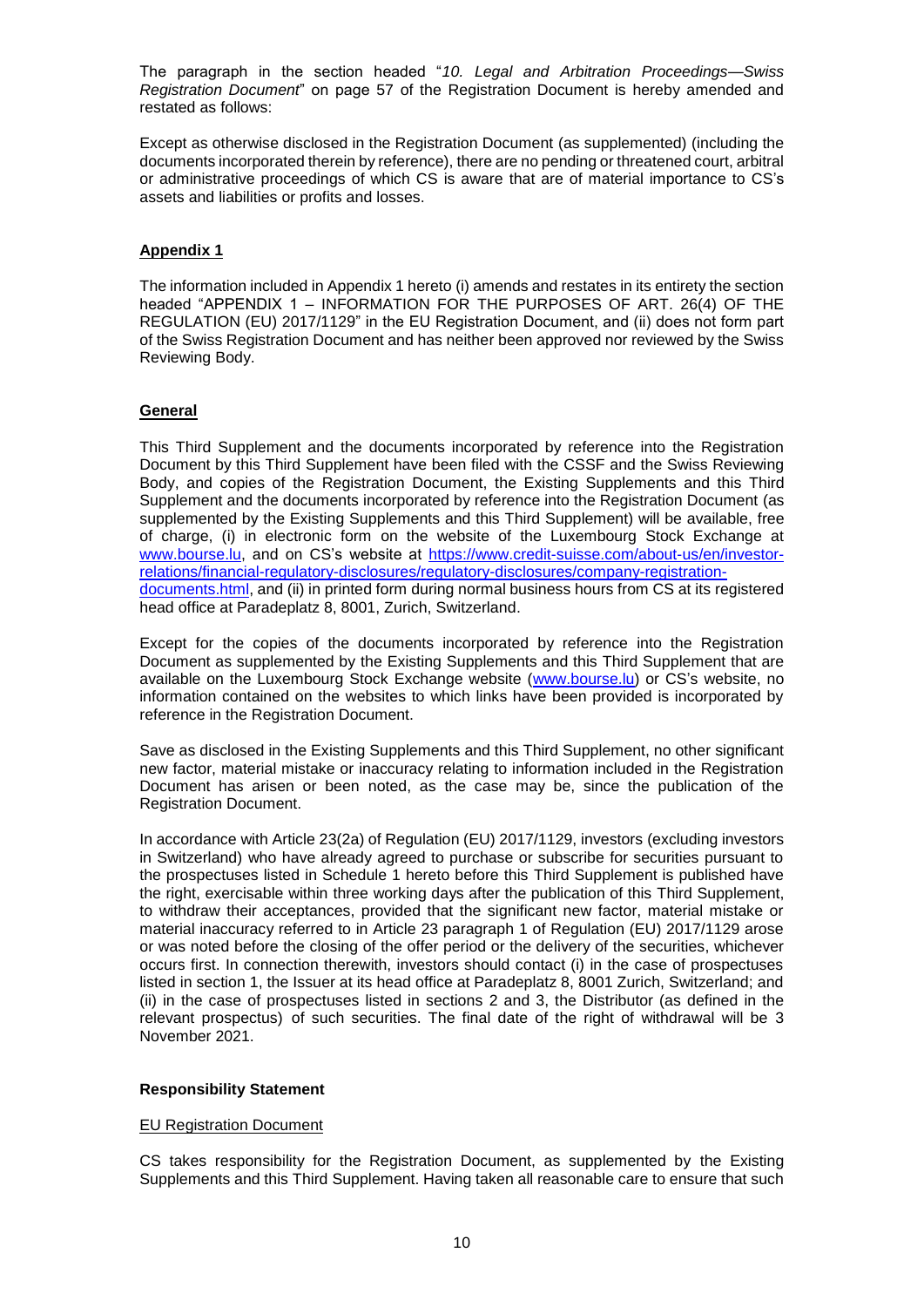is the case, the information contained in the Registration Document, as supplemented by the Existing Supplements and this Third Supplement, is, to the best knowledge of CS, in accordance with the facts and contains no omission likely to affect its import.

#### Swiss Registration Document

CS accepts responsibility for the Registration Document, as supplemented by the Existing Supplements and this Third Supplement, and declares that the information contained in the Registration Document, as supplemented by the Existing Supplements and this Third Supplement is, to the best of its knowledge, correct and no material facts or circumstances have been omitted therefrom.

This Third Supplement is not for use in, and may not be delivered to or inside, the United States save where it is incorporated into or referred to in securities offering documentation issued by CS which may be delivered to or inside, the United States.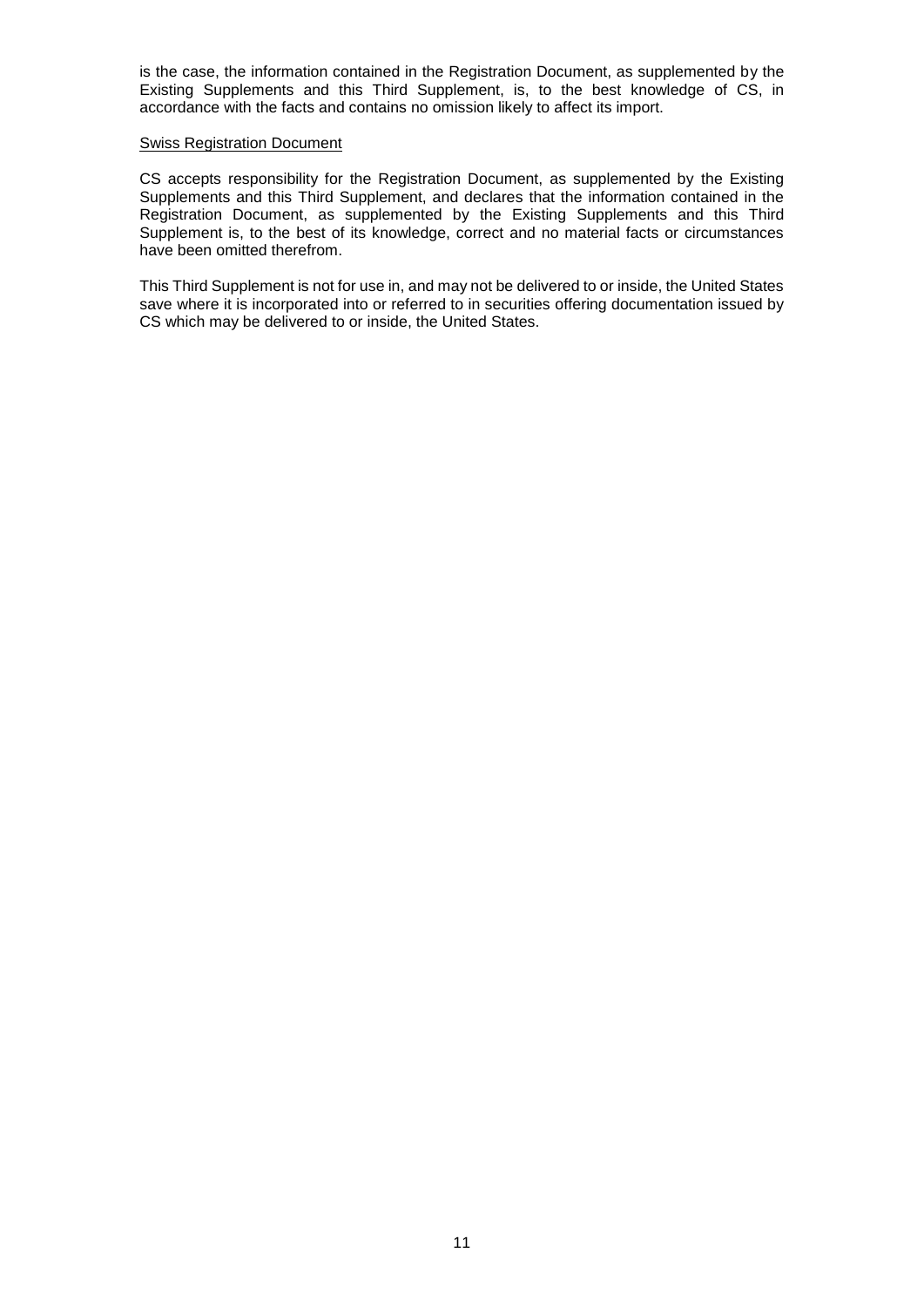# SCHEDULE 1 – LIST OF PROSPECTUSES TO WHICH THIS SUPPLEMENT RELATES

# **Section 1**

- 1. Securities Note for the issuance of Yield Enhancement Products of Credit Suisse AG dated 18 June 2021 constituting a base prospectus together with the Registration Document.
- 2. Securities Note for the issuance of Participation Products of Credit Suisse AG dated 18 June 2021 constituting a base prospectus together with the Registration Document.
- 3. Securities Note for the issuance by Credit Suisse AG of Complex Products with a Minimum Redemption Amount dated 18 June 2021 constituting a base prospectus together with the Registration Document.
- 4. Securities Note for the issuance of Mini-Futures of Credit Suisse AG dated 24 June 2021 constituting a base prospectus together with the Registration Document.
- 5. Securities Note for the issuance of Warrants of Credit Suisse AG dated 24 June 2021 constituting a base prospectus together with the Registration Document.
- 6. Securities Note for the issuance of Fixed Income Products of Credit Suisse AG dated 23 June 2021 constituting a base prospectus together with the Registration Document.

# **Section 2**

- 1. Securities Note comprising part of the Trigger Redeemable and Phoenix Securities Base Prospectus dated 9 July 2021.
- 2. Securities Note comprising part of the Preference Share-Linked Securities (Andrea Preference Share-Linked Securities) Base Prospectus dated 9 July 2021.
- 3. Securities Note comprising part of the Put and Call Securities Base Prospectus dated 14 July 2021.
- 4. Securities Note comprising part of the Reverse Convertible and Worst of Reverse Convertible Securities Base Prospectus dated 15 July 2021.
- 5. Securities Note comprising part of the Bonus and Participation Securities Base Prospectus dated 16 July 2021.

# **Section 3**

- 1. Securities Note for the issuance of up to SEK 100,000,000 Notes linked to the Credit Suisse Nordic Alternative Fund 13% ER Index, due October 2027, dated 9 September 2021 constituting a base prospectus together with the Registration Document.
- 2. Securities Note for the issuance of up to SEK 100,000,000 Notes linked to the Credit Suisse Nordic Alternative Fund 13% ER Index, due December 2027, dated 14 October 2021 constituting a base prospectus together with the Registration Document.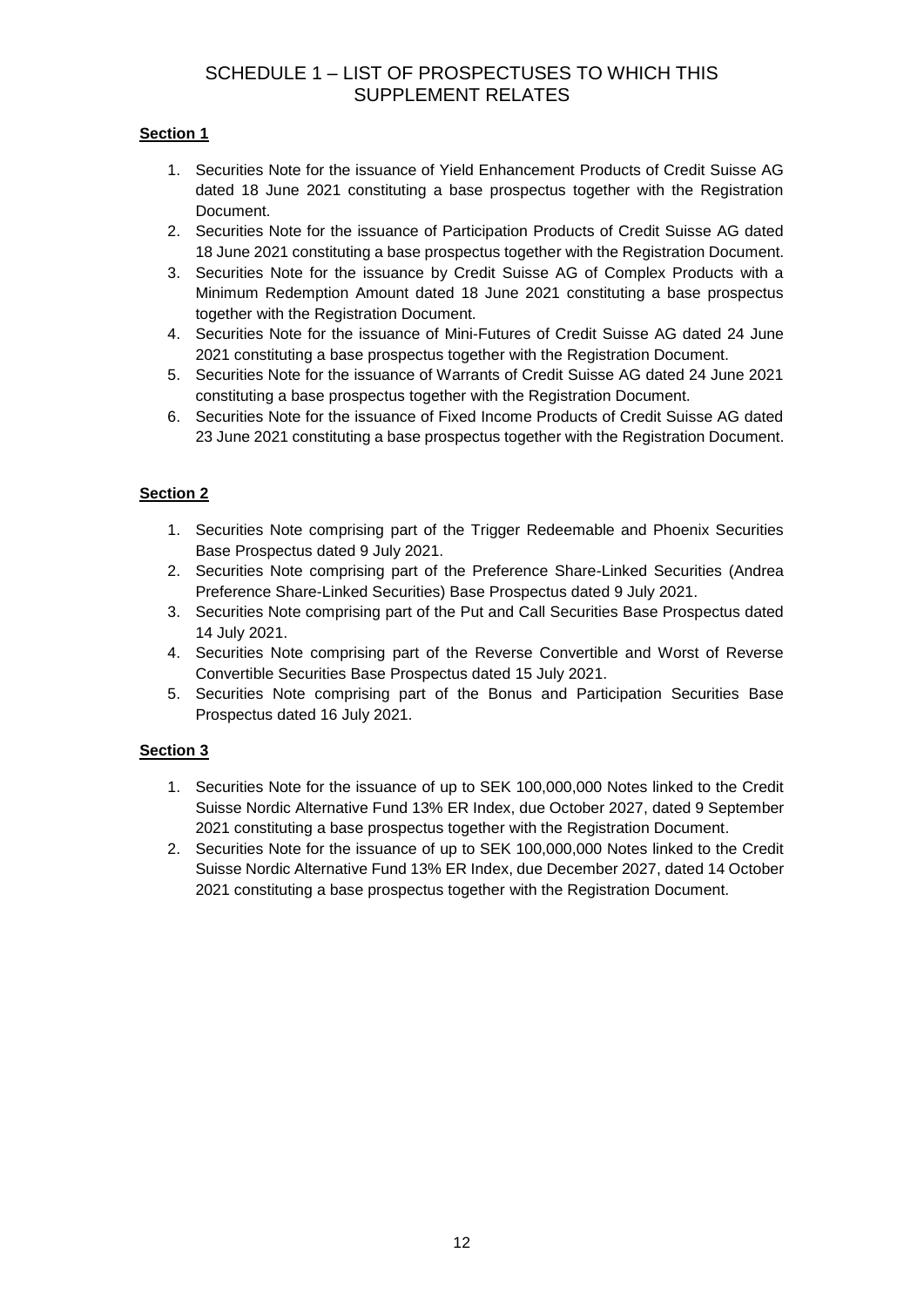# **APPENDIX 1 – INFORMATION FOR THE PURPOSES OF ART. 26(4) OF THE REGULATION (EU) 2017/1129**

[This Appendix forms part of the EU Registration Document only. This Appendix does not form part of the Swiss Registration Document approved by the Swiss Reviewing Body under the FinSA and has neither been approved nor reviewed by the Swiss Reviewing Body.]

Binding English language version:

#### **KEY INFORMATION ON THE ISSUER**

#### **Who is the Issuer of the Securities?**

**Domicile and legal form, law under which the Issuer operates and country of incorporation**

Credit Suisse AG ("**CS**" or "**Credit Suisse**") (ANGGYXNX0JLX3X63JN86) is incorporated under Swiss law as a corporation (*Aktiengesellschaft*) and domiciled in Zurich, Switzerland and operates under Swiss law.

**Issuer's principal activities**

**The principal activities of CS are the provision of financial services in the areas of private banking, investment banking and asset management.**

**Major shareholders, including whether it is directly or indirectly owned or controlled and by whom**

CS is wholly owned by Credit Suisse Group AG.

#### **Key managing directors**

**The key managing directors of the issuer are members of the issuer's Executive Board. These are:** Thomas Gottstein (Chief Executive Officer), Romeo Cerutti, Lydie Hudson, Ulrich Körner, Rafael Lopez Lorenzo, David R. Mathers, Christian Meissner, Joachim Oechslin, Antoinette Poschung, Helman Sitohang, James B. Walker and Philipp Wehle.

#### **Statutory auditors**

CS's independent auditor and statutory auditor for the fiscal year ending 31 December 2020 was PricewaterhouseCoopers AG, Birchstrasse 160 8050 Zurich, Switzerland.

CS's independent auditor and statutory auditor for the fiscal years ending 31 December 2019 and 31 December 2018 was KPMG AG, Räffelstrasse 28, 8045 Zurich, Switzerland.

CS has mandated BDO AG, Fabrikstrasse 50, 8031 Zurich, as special auditor for the purposes of issuing the legally required report for capital increases in accordance with Article 652f of the Swiss Code of Obligations.

#### **What is the key financial information regarding the Issuer?**

CS derived the key financial information included in the tables below as of and for the years ended 31 December 2020, 2019 and 2018 from the Annual Report 2020, except where noted. The key financial information included in the tables below as of and for the six months ended 30 June 2021 and 30 June 2020 was derived from the Form 6-K Dated 29 July 2021.

The consolidated financial statements were prepared in accordance with accounting principles generally accepted in the US (US GAAP) and are stated in Swiss francs (CHF).

| (CHF million)                       | <b>Interim</b><br>6 months<br>ended 30 June<br>2021<br>(unaudited) | <b>Interim</b><br>6 months<br>ended 30 June<br>2020<br>(unaudited) | Year ended<br>31 December<br>2020<br>(audited) | Year ended<br>31 December<br>2019<br>(audited) | Year ended<br>31 December<br>2018<br>(audited) |
|-------------------------------------|--------------------------------------------------------------------|--------------------------------------------------------------------|------------------------------------------------|------------------------------------------------|------------------------------------------------|
| Net revenues                        | 12,882                                                             | 12,015                                                             | 22,503                                         | 22,686                                         | 20,820                                         |
| Of which:<br>Net interest<br>income | 3.113                                                              | 3.104                                                              | 5,960                                          | 7.049                                          | 7.125                                          |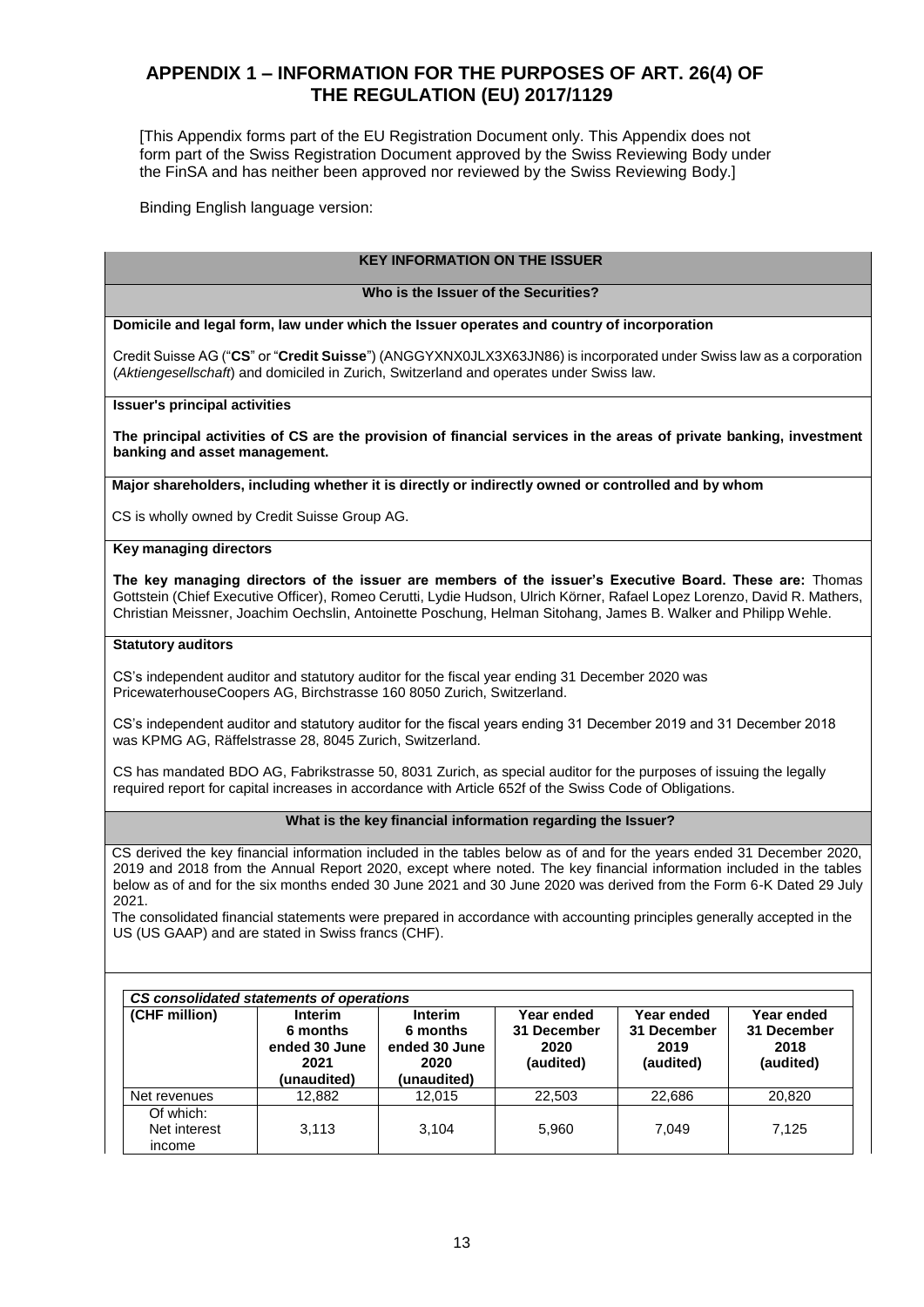| Of which:<br>Commissions<br>and fees          | 6,926 | 5,816 | 11,850 | 11,071 | 11,742 |
|-----------------------------------------------|-------|-------|--------|--------|--------|
| Of which:<br>Trading<br>revenues              | 1,924 | 2,105 | 3,178  | 1,773  | 456    |
| Provision for credit<br>losses                | 4,373 | 860   | 1,092  | 324    | 245    |
| Total operating<br>expenses                   | 8,494 | 8,573 | 18,200 | 17,969 | 17,719 |
| Of which:<br>Commission<br>expenses           | 654   | 658   | 1,256  | 1,276  | 1,259  |
| Income before<br>taxes                        | 15    | 2,582 | 3,211  | 4,393  | 2,856  |
| Net income<br>attributable to<br>shareholders | 112   | 2,334 | 2,511  | 3,081  | 1,729  |

| <b>CS consolidated balance sheets</b>   |              |                  |                  |  |  |
|-----------------------------------------|--------------|------------------|------------------|--|--|
| (CHF million)                           | As of        | As of            | As of            |  |  |
|                                         | 30 June 2021 | 31 December 2020 | 31 December 2019 |  |  |
|                                         | (unaudited)  | (audited)        | (audited)        |  |  |
| Total assets                            | 800,120      | 809,688          | 790,459          |  |  |
| Of which: Net loans                     | 308,159      | 300,341          | 304,025          |  |  |
| Of which:<br>Brokerage receivables      | 33,074       | 35,943           | 35,648           |  |  |
| <b>Total liabilities</b>                | 750,828      | 762,629          | 743,696          |  |  |
| Of which: Customer deposits             | 398,323      | 392,039          | 384,950          |  |  |
| Of which:<br>Short-term borrowings      | 26,219       | 21,308           | 28,869           |  |  |
| Of which: Long-term debt                | 164,292      | 160,279          | 151,000          |  |  |
| Of which: Senior debt                   | 96,726       | 94,768           | 88,307           |  |  |
| Of which: Subordinated<br>debt          | 66,247       | 63,765           | 61,022           |  |  |
| Of which:<br>Brokerage payables         | 20,434       | 21,655           | 25,683           |  |  |
| Total equity                            | 49,292       | 47,059           | 46,763           |  |  |
| Of which:<br>Total shareholders' equity | 48,562       | 46,264           | 46,120           |  |  |
| Metrics (in %)                          |              |                  |                  |  |  |
| Swiss CET1 ratio                        | 15.6         | 14.7             | 14.4             |  |  |
| Swiss TLAC ratio                        | 37.4         | 35.3             | 32.6             |  |  |
| Swiss TLAC leverage ratio               | 11.5         | 12.3             | 10.4             |  |  |

#### **What are the key risks that are specific to the Issuer?**

The Issuer is subject to the following key risks:

- 1. Liquidity risk arising from potential inability to borrow or access the capital markets on suitably favourable terms (including due to adverse changes in its credit ratings) or to sell its assets. This may also arise from increased liquidity costs. CS relies significantly on its deposit base for funding, which may not continue to be a stable source of funding over time.
- 2. Risks arising from the impact of market fluctuations and volatility on CS's investment activities (against which its hedging strategies may not prove effective). The spread of COVID-19 and resulting tight government controls and containment measures implemented around the world have caused severe disruption to global supply chains and economic activity, and the market has entered a period of significantly increased volatility. The spread of COVID-19 is continuing to have an adverse impact on the global economy, the severity and duration of which is difficult to predict, and has adversely affected CS's business, operations and financial performance. In addition, there can be no assurance that, even after adjustments are made to model outputs, the Group will not recognize unexpected losses arising from the uncertainty relating to its modelling for current expected credit losses that has resulted from the COVID-19 pandemic. The COVID-19 pandemic has significantly impacted, and is likely to continue to adversely affect CS's credit loss estimates, mark-to-market losses, trading revenues, net interest income and potential goodwill assessments, and may also adversely affect its ability to successfully realize its strategic objectives. To the extent the COVID-19 pandemic continues to adversely affect the global economy, and/or CS's business, operations or financial performance, it may also have the effect of increasing the likelihood and/or magnitude of other risks described herein, or may give rise to other risks not presently known to CS or not currently expected to be significant to its business,